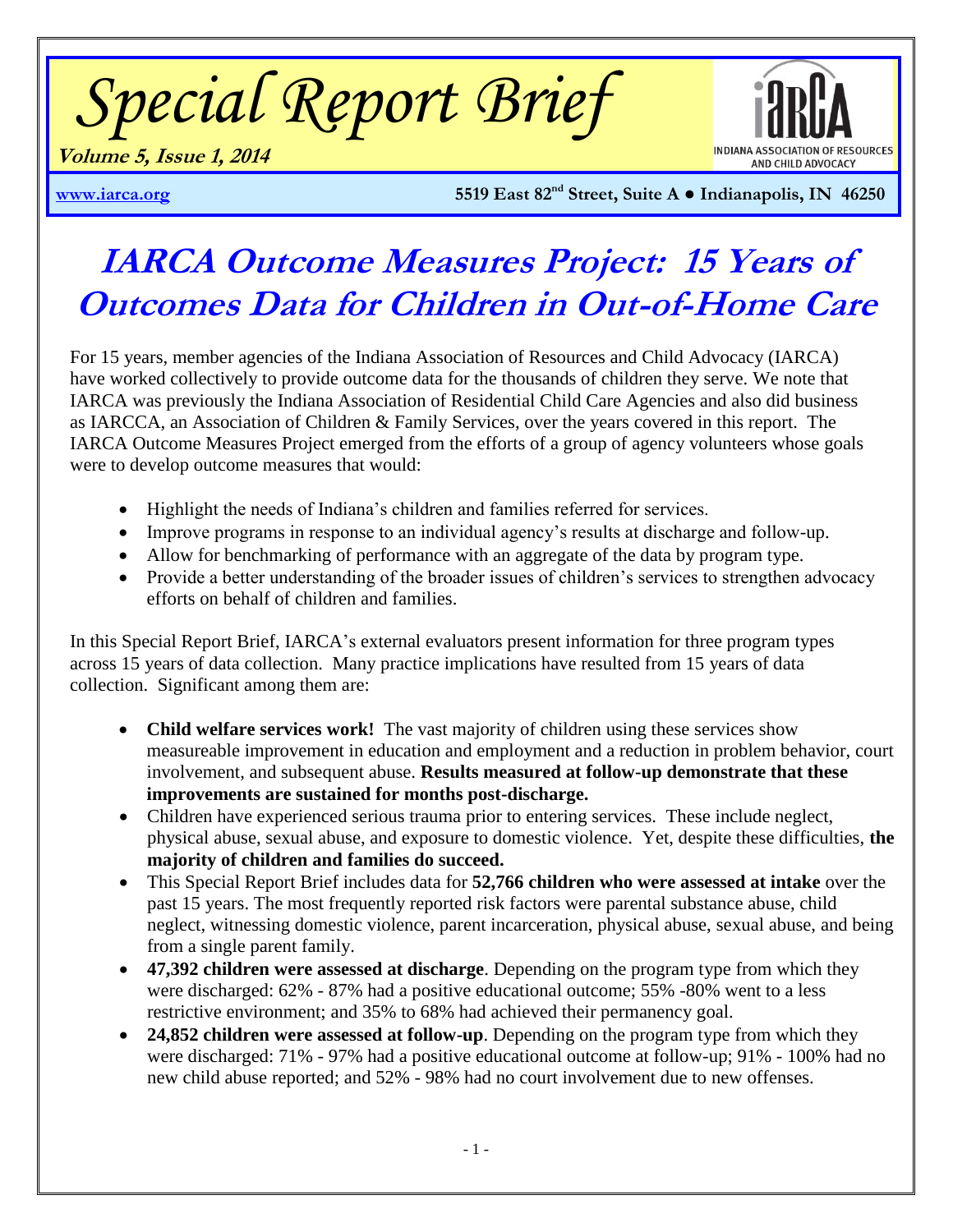We are pleased to report that with the right services at the right time, children and their families can succeed. IARCA and its member agencies continue to evaluate outcomes to both illustrate successes and learn more about how services can be improved. This Special Report Brief both shows success and points out the need for additional work. We hope that you, the reader, will find this Special Report Brief to be interesting and useful to your work as well.

**Gina Alexander, MS, MSW Cathleen Graham, MSW, LCSW The Villages of Indiana Executive Director, IARCA Chair, Outcome Project Task Force**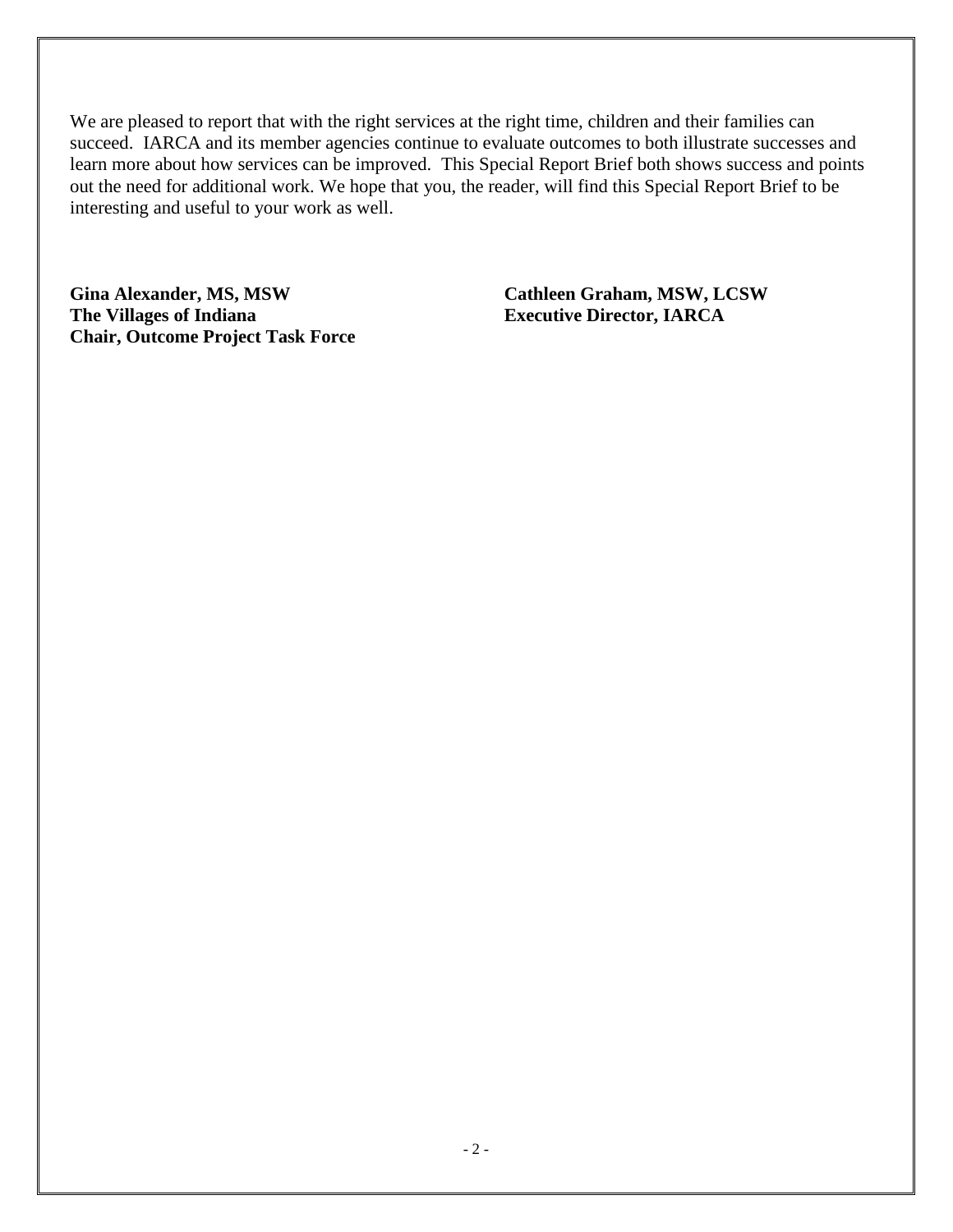# **Fifteen years of evaluating outcomes data: Perspectives from the external evaluators**

**Steven M. Koch, Ph.D. & Jacqueline Remondet Wall, Ph.D.**

# **Overview**

In 1995, IARCA, the Indiana Association of Resources and Child Advocacy<sup>1</sup>, responded to a request to demonstrate accountability by creating an outcomes monitoring project that measured effectiveness of programs and services provided by its member agencies. After two and one-half years of development, which included obtaining input from stakeholder focus groups, operationalizing definitions, identifying instruments, and piloting the procedures, the outcome project was initiated with member agencies in 1998. The goal of the IARCA Outcome Measures Project (*IOMP*) has been to measure and monitor outcomes for youth placed in the different care settings across Indiana that are provided by IARCA member agencies.

In 2012, the *IOMP* completed its fifteenth year of data collection, making it one of the longest continually running projects examining outcomes for youth across the nation. Across the past 15 years, 131 different IARCA member agencies have participated in the *IOMP* by providing data on the youth in their care and 28 have participated the entire time<sup>2</sup>. . Member agencies have also participated in the overall monitoring of this project by dedicating agency staff to be part of the volunteer Outcome Committee, which has met monthly since the beginning of this project<sup>3</sup>.

External evaluators contracted by IARCA have examined the data annually to provide an outside view of what the results may suggest<sup>4</sup>. Having

 $\overline{a}$ 

information on youth and families served across the past 15 years has allowed for continued analyses of the characteristics of youth placed into care, outcomes for youth when they are discharged from care, and several months past discharge.

A series of Special Report Briefs have been published by IARCA in the past decade examining various factors that impact outcomes for youth and families in care. These have included an examination of CHINS vs. delinquency; ethnic disproportionality in placement and outcome disparity; parental incarceration; youth discharged into a permanency placement, and an examination of risk and protective factors related to placement and functional outcomes.

# **Which youth were examined?**

Outcome data from the first 15 years of the *IOMP*  (1998-2012) were examined for this report. Specifically, data provided in the Annual Reports<sup>5</sup> were examined for youth admitted into three of the programs monitored by the *IOMP* – Residential Care (RC), Foster Care (FC) and Transitional Living (TL). These programs were three of the original programs examined 15 years ago, and thus have data across the time span of the *IOMP*.

Information collected on youth at entry into care (Intake), at departure from care (Discharge) and after time has passed (Follow-up I occurs at 6 months after discharge for RC and FC, 3-months after discharge for TL) across the 15 years will be presented (total sample size of 125,010). The number of youth admitted into care  $(n = 52,766)$ , discharged from care (47,392) and followed postdischarge ( $n = 24,852$ ) in each program type at

 $\overline{a}$ 

<sup>&</sup>lt;sup>1</sup> Formerly IARCCA, an Association of Children and Family Services.

 $2$  A list of agencies participating between 1998 and 2012 is provided on pages 11-12 of this Special Report Brief.

<sup>3</sup> A list of members of the Outcome Committee, from its inception in 1996 through 2012 is provided on pages 12-13.

<sup>&</sup>lt;sup>4</sup> A list of External Evaluators is provided on page 13.

<sup>5</sup> Annual reports from 1998 forward can be obtained from IARCA.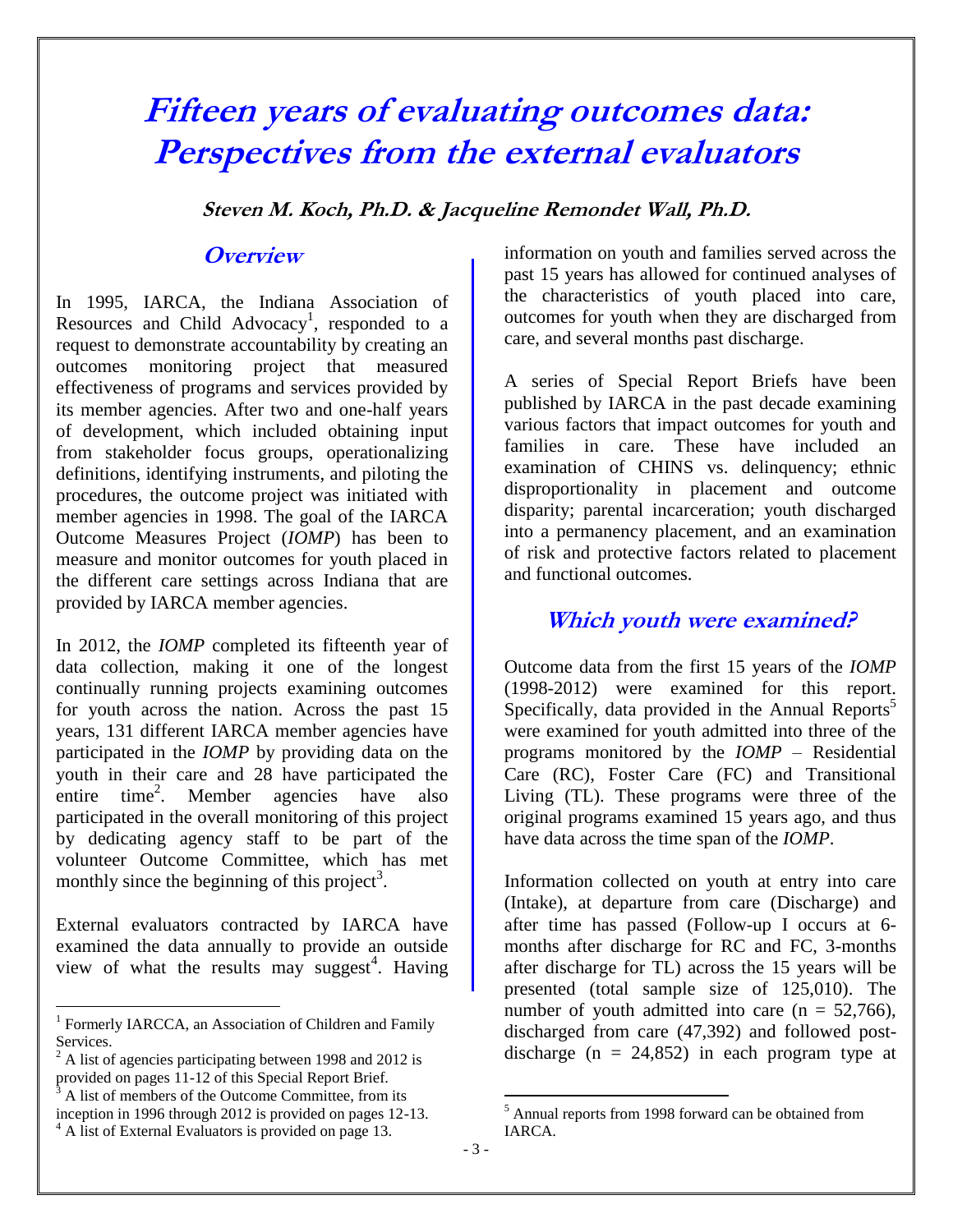these three points is summarized across the 15 years and listed below in Figure 1.<sup>6</sup>



# **What was examined?**

Specific data examined for this Special Report Brief included data gathered at Intake, Discharge and Follow-up I:

## **Intake**

- Demographic factors (gender, ethnicity & age)
- Maltreatment factors (known / suspected: neglect, physical abuse, sexual abuse & witness to domestic violence)
- Child risk factors (delinquency adjudication, CHINS status, special education placement, psychotropic medication & number of prior outof-home placements)
- Parent risk factors (single parent family, known) / suspected substance abuse, psychiatric diagnosis, incarceration history, & parental rights terminated)

# **Discharge**

 $\overline{a}$ 

- Functional outcomes (education & employment)
- Placement outcomes (length of stay, placement restrictiveness at discharge, nature of discharge, & achievement of permanency plan)

# **Follow-up<sup>7</sup>**

 Functional outcomes (education, employment, subsequent abuse, & subsequent court involvement)

# **How were the analyses conducted?**

For this Special Report Brief, data were gathered from the analyses provided in the first fifteen Annual Reports. These Annual Reports represent the benchmark data from the *IOMP* for calendar years 1998 through 2012. The information presented in this Special Report Brief is reported in terms of the range of scores noted across the 15 years. While it may be helpful to examine the data in terms of trends observed in the data, we chose to refrain from discussing trends as much as possible. This is due in part to the difficulty in determining whether variations in the data across the years reflect actual trends or if they are related to other factors. For example, greater variation in the range of scores may be seen when the sample sizes are smaller. One instance of this is observed in the employment outcome for youth in transitional living, where the total number of discharged youth is small across the years of the *IOMP*. Differences could also be due to those IARCA member agencies that participated in any given year. That is, differences in gender for youth in residential care could be related to the placement options / available beds for the male and female youth served by participating agencies in any given year, but not in another year.

# **What has been found? Youth entering care 8**

## **Gender**

 $\overline{a}$ 

In examining gender for the three program types across the years, it appears that differences are

 $6$  At intake, the number of youth reported was 32,537 for RC, 17,157 for FC, and 3,072 for TL. At discharge, there were 29,699 for RC, 14,879 for FC, and 2,814 for TL. Follow-up I included 15,841 for RC, 7,344 for FC, and 1,667 for TL. A second follow-up period was added in recent years. However, this is not included for this Special Report Brief, as it is not available across most years of the outcome project.

Caution should be used in interpreting the results from follow-up data, as this was reported only for youth who could be contacted.

<sup>8</sup> Data from the Child Risk Factor Survey (i.e., demographic, maltreatment, child risk & parent risk) were provided in the Annual Reports for 1999 through 2012.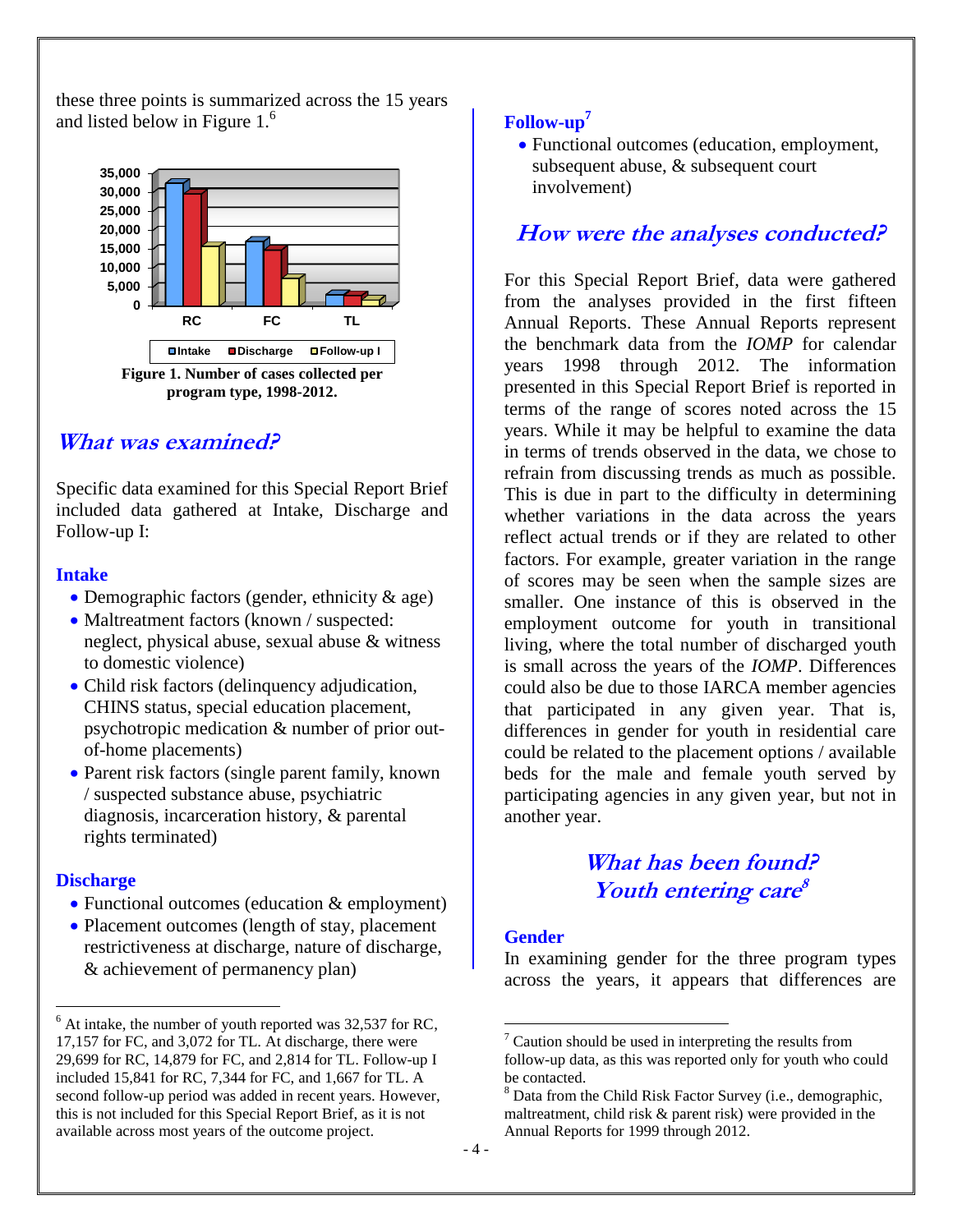representative of random fluctuations. In RC the proportion of male youth has ranged from 50.5% to 66.0% (see Figure 2), in FC from 48.9% to 52.3%, and in TL from 37.1% to 58.8 percent.



**Figure 2. Gender of Youth in RC Programs, 1999-2012.**

#### **Ethnicity**

The proportion of youth admitted to RC programs whose ethnicity was identified as African American ranged from 19.7% to 25.3%. The percentage of Caucasian youth ranged from 61.7% to 71.4%, while the percent of youth identified as Latino ranged from 2.3% to 4.0% and those identified as other ethnicities ranged from 4.3% to 10.0%.

For FC programs, the proportion of youth admitted whose ethnicity was African American ranged from 24.7% to 35.2%. Figure 3 presents the percent of African American youth who were admitted into FC programs from 1999 through 2012. The percentage of Caucasian youth ranged from 50.2% to 63.5%, while the percent of youth identified as Latino ranged from 1.2% to 6.5% and other ethnicities ranged from 6.3% to 9.7%.



**Figure 3. Percent of African American youth entering FC programs, 1999-2012.**

In TL programs, the proportion of African American youth ranged from 22.7% to 43.3%. In TL programs, the percentage of youth who were Caucasian ranged from 47.1% to 68.5%, Latino from 1.3% to 5.5% and other ethnicities from 2.9% to 9.9%.

#### **Age**

The average age of youth entering RC programs has ranged from 14.1 to 15.0 years. In FC programs, the average age ranged between 8.0 and 10.9 years. For TL programs, the average age has ranged between 16.8 and 17.3 years. Examination of the data shows that over the past 5 years youth entering RC programs were on average at the higher end of the range (See Figure 4).



#### **Neglect**

Rates of neglect for youth in RC ranged from 26.2% to 33.7%. Neglect rates were highest for youth in FC, ranging from 61.5% to 76.4% (See Figure 5). For youth entering TL programs, the rates ranged from 30.6% to 51.8%.



**Figure 5. Percent of youth entering FC programs with suspected / known history of neglect, 1999-2012.**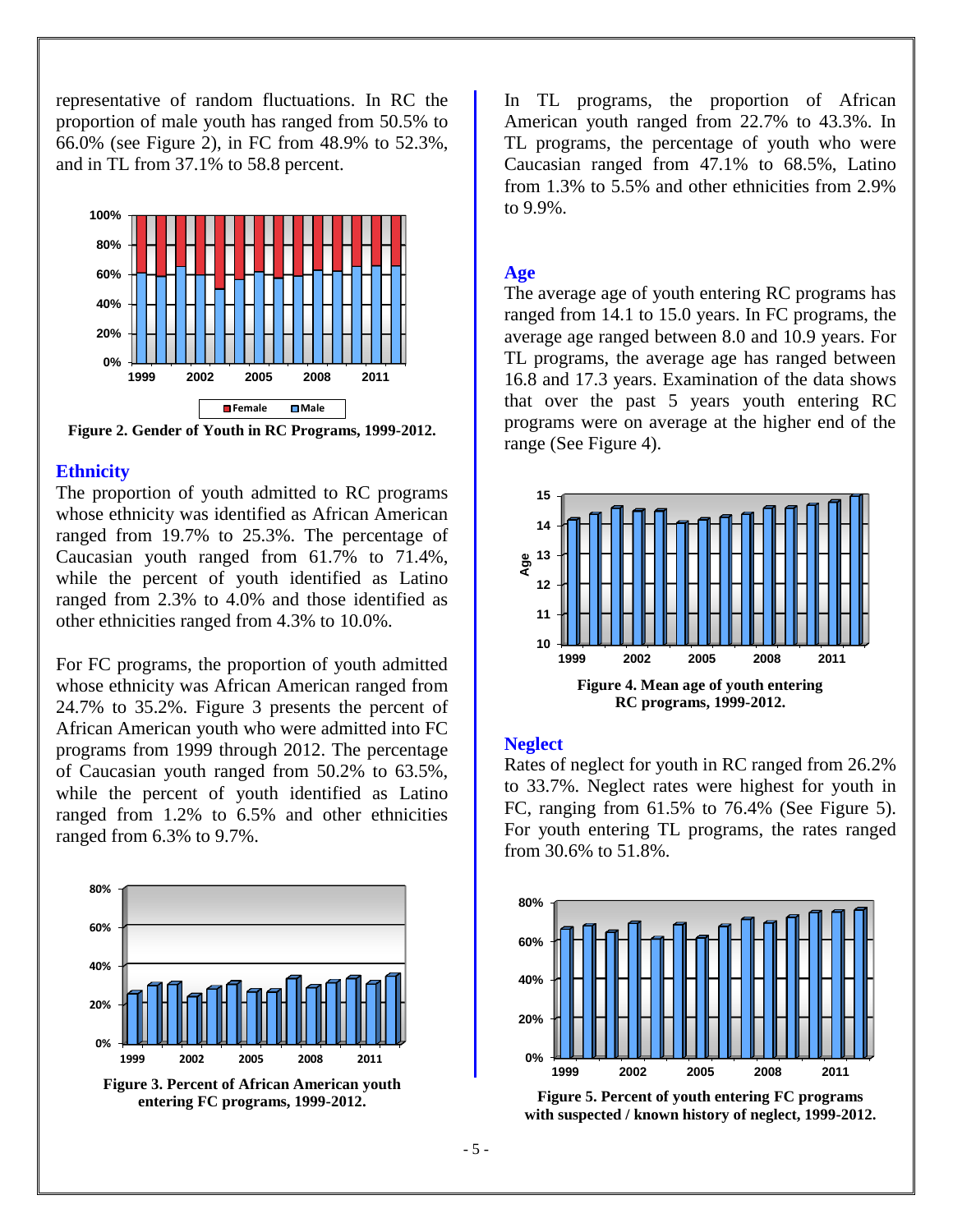The rates of neglect generally appear to be rising across the past fifteen years for youth in FC, particularly since 2006. This risk factor should be monitored closely by agencies working with FC youth.

#### **Physical Abuse**

Physical abuse rates were generally evenly distributed across the three programs, with rates ranging from 11.1% to 35.4%. Greater variability in rates was noted in TL programs (see Figure 6), where sample sizes were generally smaller. However, RC programs reported rates that were more consistent and higher (ranging from 28.5% to 33.1%) than youth in FC and TL programs.



**Figure 6. Percent of youth entering TL programs with suspected / known history of physical abuse, 1999-2012.**

#### **Sexual Abuse**

Rates of youth entering care with histories of suspected or known sexual abuse ranged from 25.4% to 30.1% for RC programs. For youth in FC programs, rates ranged from 13.3% to 29.2%, while in TL, rates ranged from 11.1% to 32.4%. Figure 7 shows the percent of youth entering RC programs with suspected / known sexual abuse histories.



**Figure 7. Percent of youth entering RC programs with suspected / known history of sexual abuse, 1999-2012.**

#### **Witness to Domestic Violence**

For youth in RC programs, rates of witnessing domestic violence ranged from 32.6% to 41.7%. For those placed in FC programs, rates ranged from 22.5% to 35.0%, while for youth in TL programs from 17.8% to 45.0% (see Figure 8). For youth in FC programs, a possible trend for youth witnessing less domestic violence may be present. This may, however, also be related to youth being younger as they enter FC programs.



**Figure 8. Percent of youth entering TL programs with suspected / known history of witnessing domestic violence, 1999-2012.**

#### **Delinquency & CHINS**

The proportion of youth entering RC programs who were adjudicated delinquent ranged from 41.8% to 63.6%. For FC programs, the percentages were much lower, ranging from 3.8% to 18.9%. The proportion of youth in TL programs adjudicated delinquent ranged from 25.6% to 45.6%.



**Figure 9. Percent of youth entering FC programs who were classified CHINS and/or adjudicated delinquent, 1999-2012.**

With respect to youth classified as CHINS (Children in Need of Services), the percentages for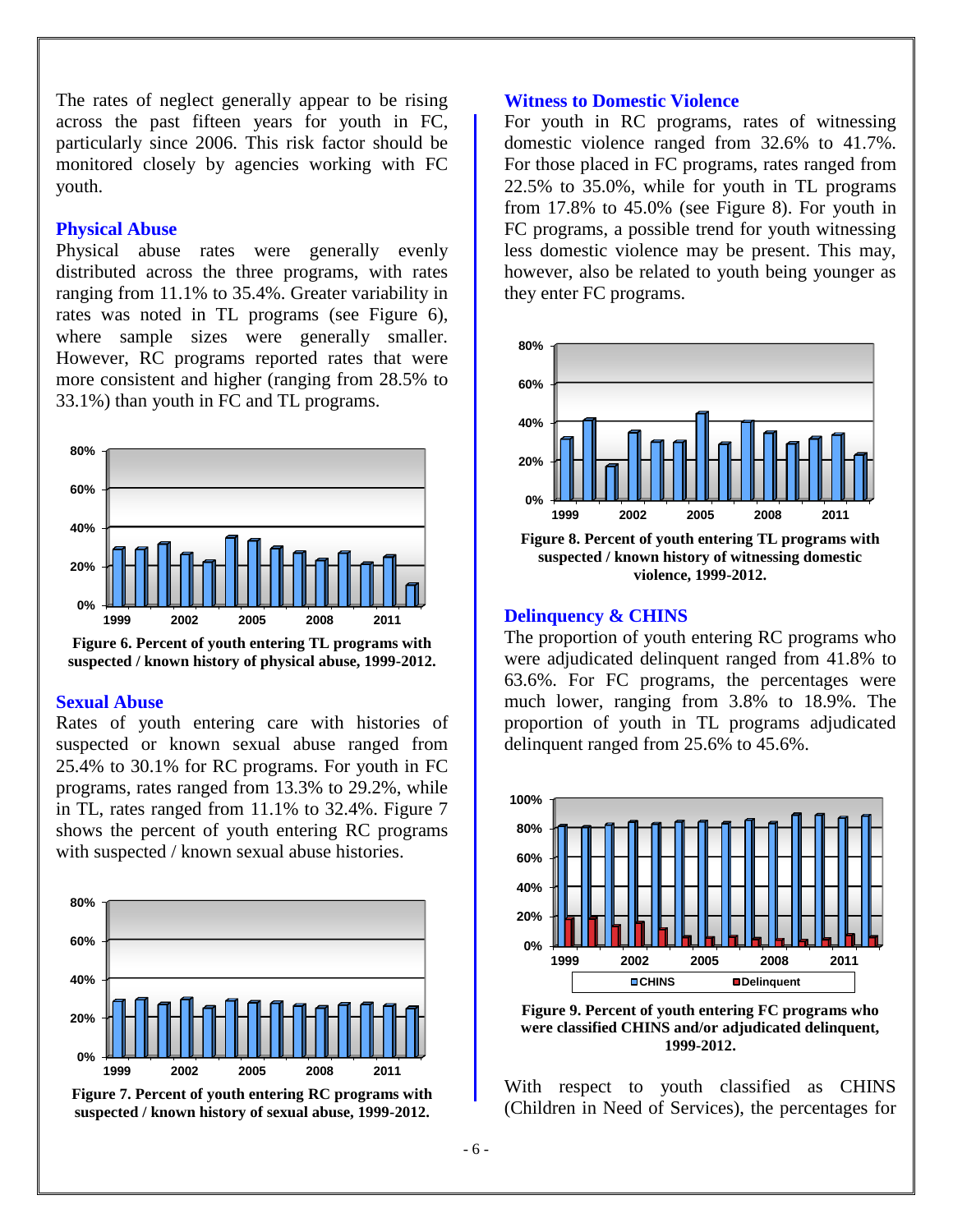RC programs ranged from 36.3% to 42.2%. Not surprisingly, the rates of youth placed in FC who were classified as CHINS ranged from 81.1% to 89.6%. Youth in TL programs showed CHINS classification rates ranging from 50.9% to 66.1%.

Figure 9 shows the percentage of FC youth who were classified as CHINS and / or were adjudicated delinquent when admitted into care. As shown in Figure 9, a majority of youth entering FC programs have been classified as CHINS, and a very small percentage were adjudicated delinquent.

#### **Special Education Placement**

For youth in RC programs, rates of special education placement ranged from 36.2% to 50.3% (See Figure 10). These rates are much higher than the proportion of youth from the general population who are placed into special education in Indiana, where placement rates have most recently been identified at 15.2% (US Department of Education, 2012). Youth in FC and TL programs had somewhat lower rates of placement into special education (16.9% to 34.5%); however, these rates are also higher than that found in Indiana's general population.



**Figure 10. Percent of youth entering RC programs with history of special education placement, 1999-2012.**

#### **Psychotropic Medication**

Psychotropic medication use for youth entering RC programs ranged from 47.7% to 63.9%. In FC programs rates were 20.3% to 41.3%, and in TL 27.4% to 43.4%. Figure 11 shows the percent of youth entering RC programs who were taking psychotropic medication at the time of admission.



**Figure 11. Percent of youth entering RC programs prescribed psychotropic medication, 1999-2012.**

### **Number of Previous Placements**

For youth entering RC programs, the average number of prior placements ranged from 2.6 to 3.3. The average number of previous placements for youth entering FC programs ranged from 1.6 to 2.6, while youth in TL programs ranged from 2.9 to 4.0. In the past four years in TL programs, the average number of previous placements appear to be at the lower end of the range (see Figure 12).



**Figure 12. Average number of prior placements for youth entering TL programs, 1999-2012.**

#### **Single Parent Household**

Between 55.6% and 61.4% of youth entering RC programs were from single parent families. For FC programs, 47.7% to 68.6% of youth entering care came from a single parent household (see Figure 13). In recent years, the percent of youth entering FC who were in a single parent household has dropped. This should continue to be monitored. In TL, percentage rates ranged from 57.5% to 72.3%.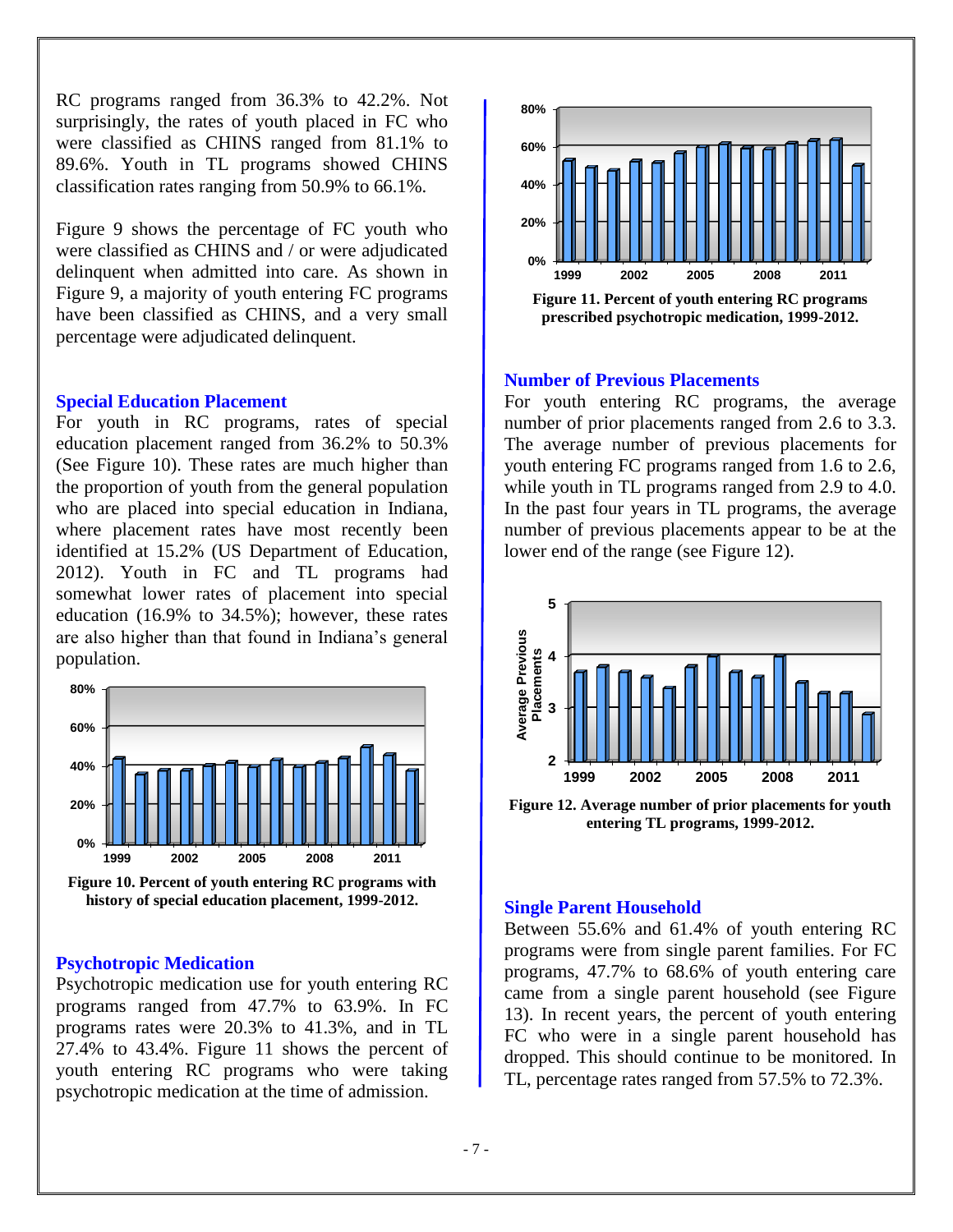

### **Parent Substance Use**

Around half of all youth in RC programs had a parent with known substance abuse issues, with percentages ranging from 48.2% to 58.6%. For FC programs, parental substance abuse was known to be of concern for between 38.1% and 60.1% of youth entering care. Having at least one parent abusing substances was identified in around half of the youth entering TL programs, with percentages ranging from 44.5% to 68.2% (see Figure 14).



**Figure 14. Percent of youth entering TL programs with known parent substance abuse, 1999-2012.**

#### **Parent Psychiatric Diagnosis**

The percent of youth entering RC programs with a parent having a known or suspected psychiatric diagnosis ranged from 16.7% to 28.1%. Rates of parental psychiatric diagnoses for youth entering FC programs ranged from 10.9% to 31.0% (see Figure 15). For those youth entering TL programs, known or suspected rates of parental psychiatric diagnosis ranged from 9.9% to 26.9%.



**parental psychiatric diagnosis, 1999-2012.**

#### **Parent Incarceration**

The percent of youth entering RC programs with a parent having a known or suspected history of incarceration ranged from 27.8% to 44.3%. Parental incarceration rates for FC youth ranged from 26.9% to 39.8%. For TL programs, the annual rates of youth with known parental incarceration history ranged from 27.4% to 45.9% (See Figure 16).



#### **Termination of Parental Rights**

Termination of the parent's rights from one or both parents occurred for 15.8% to 24.8% of youth in RC programs across the 15 years (see Figure 17). The termination of parental rights for one or both parents occurred for FC youth from 13.1% to 21.8%. For youth entering TL programs, termination of rights for one or both parents occurred from 15.8% to 24.8%. The rates for all three program types (RC, FC and TL) have remained relatively constant across the fifteen years.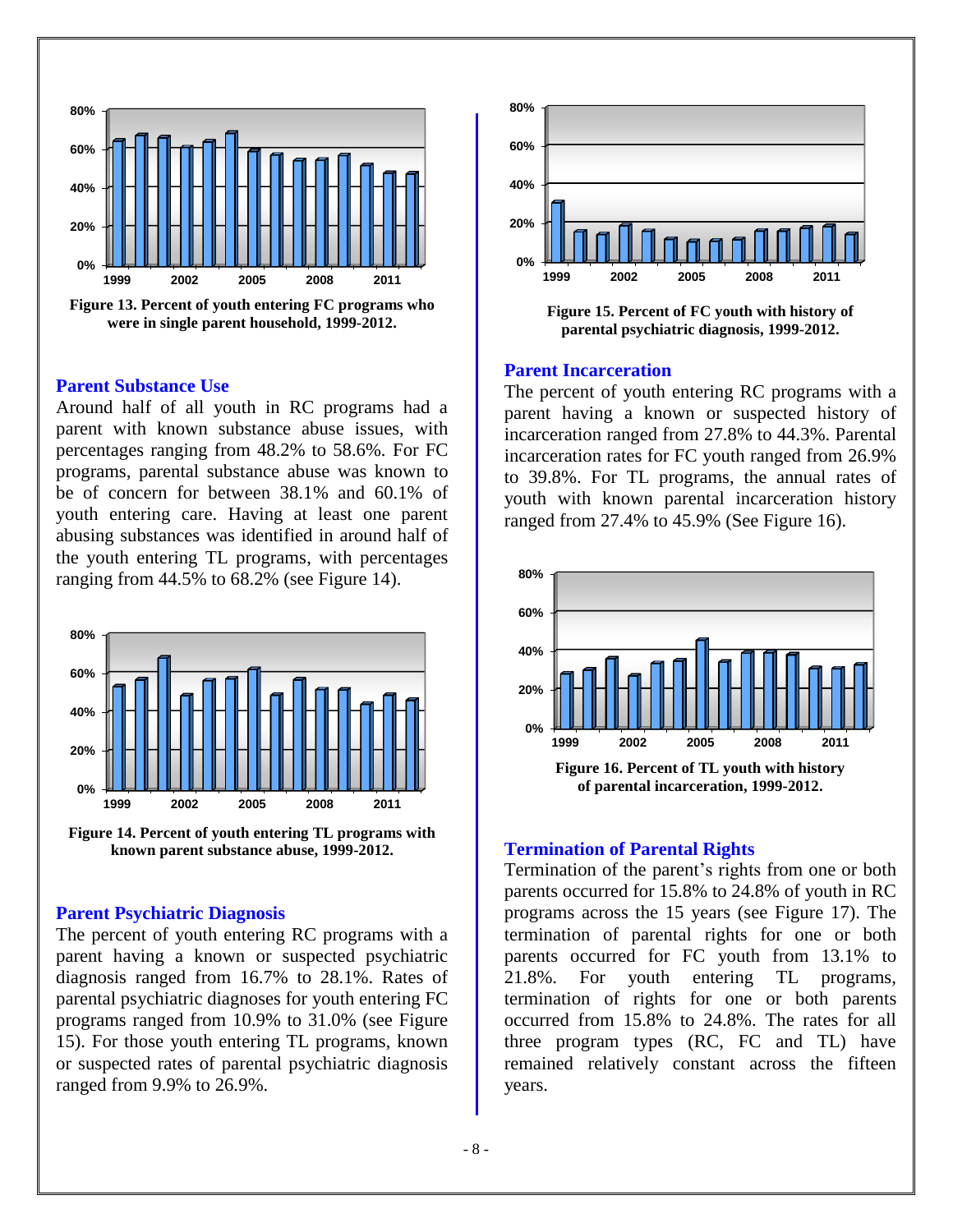

**Figure 17. Percent of youth entering RC programs with parental rights terminated, 1999-2012.**

# **What has been found? Outcomes at discharge & follow-up I**

#### **Education**

Education at discharge was positive if two of the three areas assessed (attendance, behavior, & academic performance) are positive. Education at follow-up I was positive if the youth was attending school or had graduated. This measure is not reported for children under school age. With respect to education, youth in RC had generally positive educational outcomes, with success rates ranging from 82.2% to 86.9% at discharge and 84.9% to 91.5% at six months after discharge (see Figure 18). Educational outcomes for youth in FC programs ranged from 74.6% to 82.9% of youth having positive outcomes at discharge and 87.5% to 97.1% with positive outcomes at six months post-discharge follow-up. For youth in TL programs, positive educational outcomes ranged between 61.8% and 89.1% at discharge to between 70.9% and 90.1% at three months after discharge.



**Figure 18. Percent of RC youth with positive education outcome at discharge & follow-up I, 1998-2012**

#### **Employment**

Across the 15 years, substantive variability existed in the number and proportion of youth old enough to be employed. For youth in RC programs, between 11.6% and 25.0% of youth aged 16 or older were employed at discharge, and between 17.0% and 37.1% employed six months after discharge. For FC youth age 16 or older, between 23.8% and 47.8% were employed at discharge, and between 21.2% and 54.3% were employed six months after discharge. For TL youth, where most youth are age 16 or older, between 36.1% and 65.2% were employed at discharge, while 33.3% to 63.4% were employed three months after discharge (see Figure 19). Of note, employment rates across all three program types have been lower at discharge and follow-up during the past five years, in line with the downturn in the state economy.



**Figure 19. Percent of TL youth who were employed at discharge & follow-up I, 1998-2012.**

#### **Subsequent Abuse**

Across all three program types, there were very few youth with new reports of abuse. Over the fifteen years, the percentages of youth with no new reported abuse for the three program types ranged from between 91.2% and 100%. Figure 20 presents the subsequent non-abuse rates for FC youth.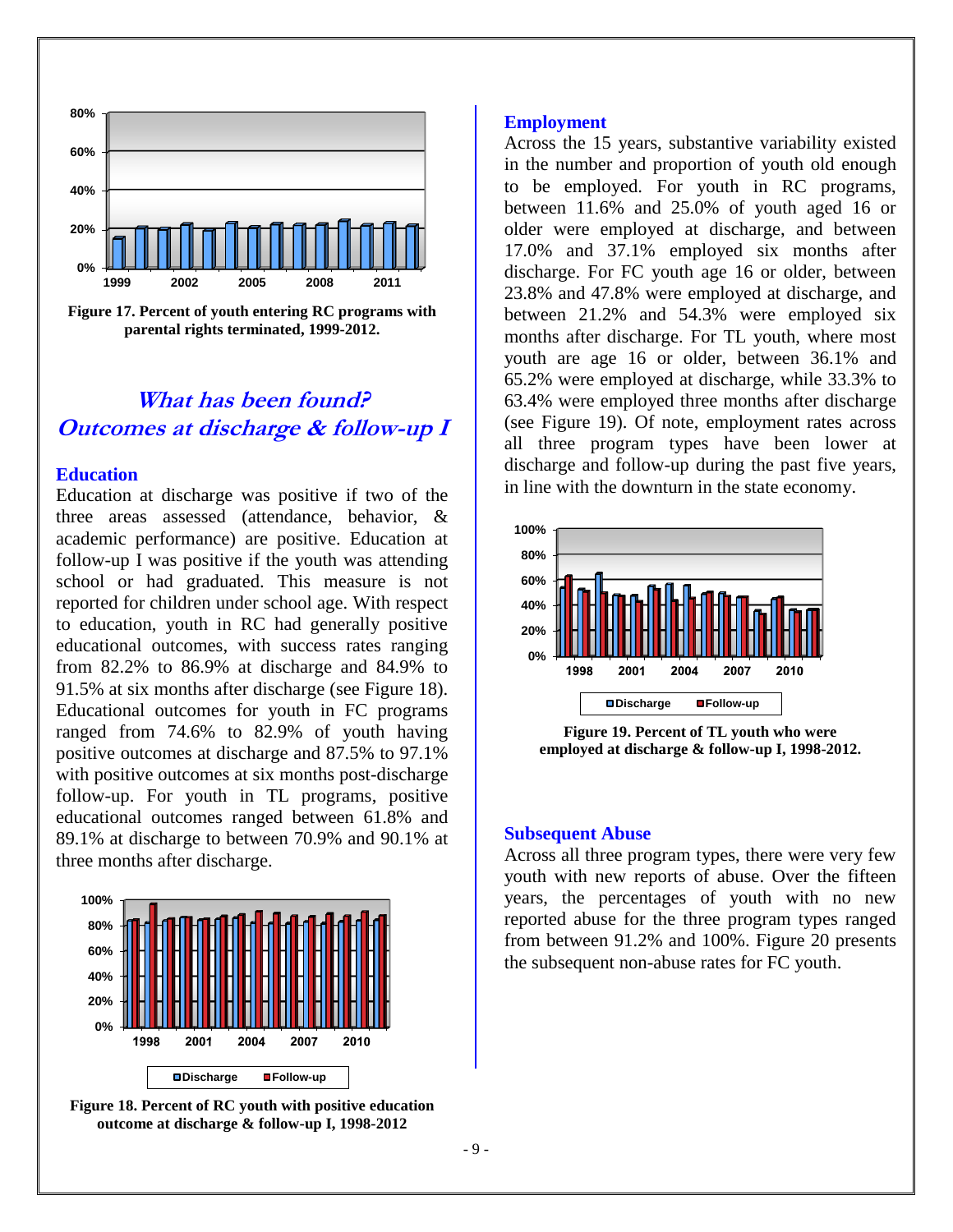

#### **Subsequent Court Involvement**

With respect to the subsequent court involvement, between 71.9% and 80.9% of youth in RC programs had no new court involvement six months after being discharged<sup>9</sup>. Similarly, between 83.6% and 96.5% of FC youth had no new court involvement at follow-up. For TL programs, however, youth were more frequently involved with the courts due to new infractions; where between 51.5% and 97.7% of the youth did not come before a judge. Figure 21 illustrates the proportion of youth from RC programs who had no subsequent court involvement.



**Figure 21. Percent of RC youth with no subsequent court involvement, 1998-2012.** 

The differences in subsequent court involvement across these three programs could be related to other factors – two of which are the age of the youth and the proportion of youth who were adjudicated delinquent when they entered care. That is, programs where younger youth are placed (FC and

 $\overline{a}$ 

RC) may have lower delinquency rates due to age – a factor that is likely co-related to court recidivism. Concomitantly, programs with older youth (TL) where the youth had higher rates of delinquency adjudication were also programs with youth who were more likely to encounter legal problems postdischarge.

#### **Length of Placement**

Figure 22 presents the Median length of stay<sup>10</sup> for youth discharged from RC programs, and ranged from approximately 5 months (158 days) to 7 months, 2 weeks (225 days). For youth in FC care programs, the Median length ranged from 6 months, 2 weeks (201 days) to 10 months (310.5 days). Youth in TL programs stayed in their programs for a median length of 4 months, 2 weeks (140 days) to 6 months, 3 weeks (204 days). Figure 20 presents the Median length of stay for youth who were discharged from TL programs from 1998 through 2012.



**Figure 22. Median length of placement for youth discharged from RC programs, 1999-2012.**

#### **Restrictiveness of Discharge Placement**

With regard to restrictiveness of placement at discharge, youth in RC were placed in a less restrictive placement between 75.0% and 79.8% of the time. Youth in FC and TL were less often sent to a setting with lower restrictiveness, as the percentages ranged from 59.2% to 77.4% in FC and from 55.4% to 76.0% in TL. Figure 23 presents the percent of youth who were placed into less restrictive placements from FC across the 15 years.

 $\overline{a}$ 

 $9$ <sup>9</sup> There was no reported percent of youth in RC with subsequent court involvement reported for 1998.

 $10$  The Median (rather than the mean, or average) is a more appropriate measure of central tendency for the length of a youth's placement.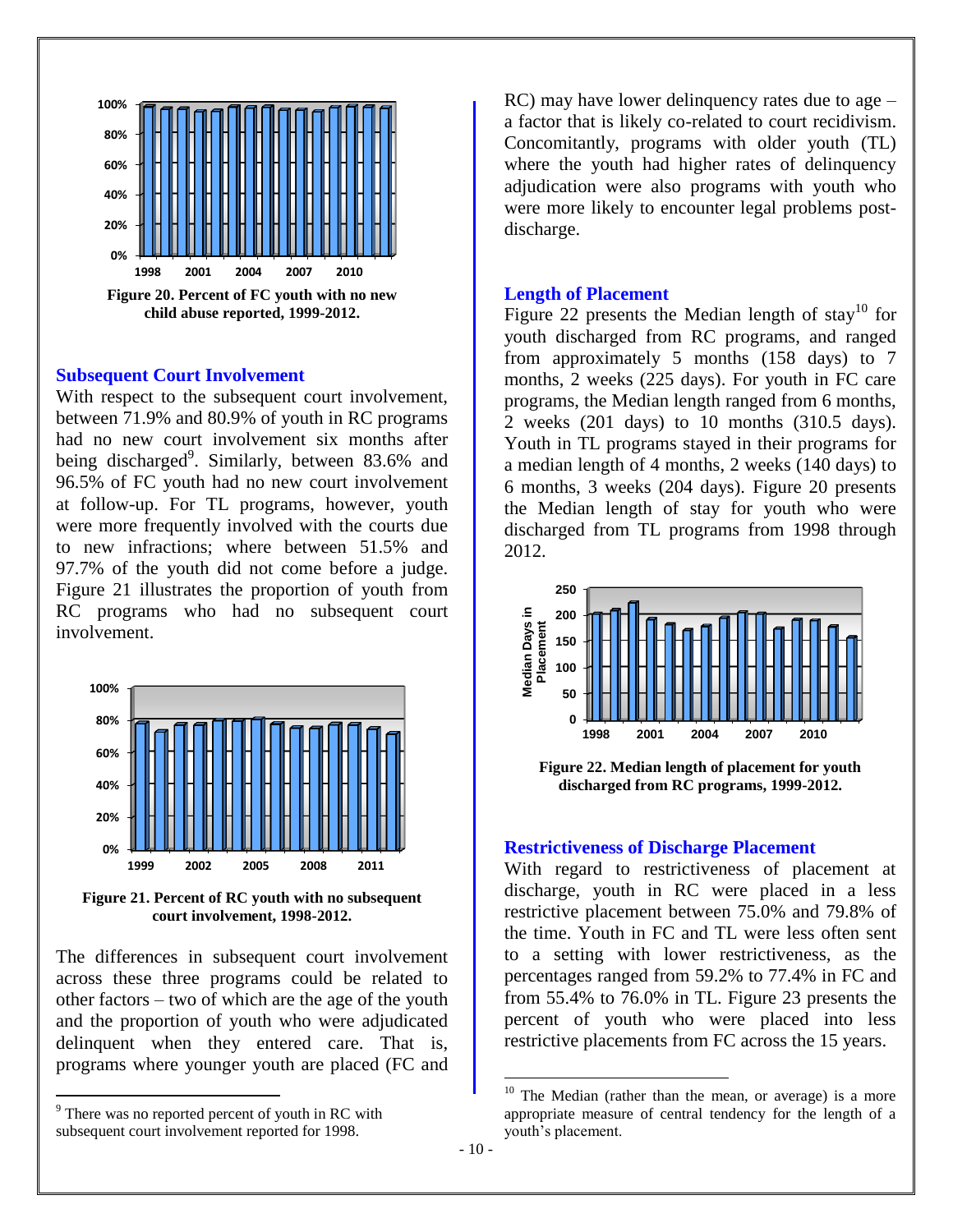



Across all three program types, youth were sent to a more restrictive setting between 8.7% and 25.2% of the time. Youth in TL programs consistently demonstrated a higher proportion of youth who ran away from their placement (from 4.6% to 20.9%), when compared to RC and TL.

#### **Nature of Discharge**

With respect to the nature of discharge for youth from RC, FC and TL programs, the proportion of youth who were discharged according to their plan of treatment was generally consistent with the proportion of youth discharged to less restrictive placement settings. Youth in RC programs were planfully discharged between 64.8% and 75.7% of the time. For those youth discharged from FC programs, they were planfully discharged from 56.7% to 75.0% of the time. Youth were planfully discharged from TL programs from 43.9% to 68.6% of the time.



**Figure 24. Percent of RC youth who were planfully discharged and placed in less restrictive setting, 1998-2012** Figure 24 highlights the percent of youth from RC programs who were planfully discharged, and the percent of youth who were placed into a less restrictive setting at discharge.

In addition to measuring planful discharges, three other alternatives were measured: 1) the referral source removed the child; 2) the providing agency removed the child (administrative discharge); 3) the youth self-discharged (runaway). The proportion of youth removed by the referral source has remained relatively constant across the fifteen years of the *IOMP*, with the percent of youth removed by the placing source prior to program completion ranging from 3.9% to 14.1% across the three program types.

For youth in RC programs, administrative discharges were fairly constant from 1998 through 2007, ranging between 11.9% and 17.9%. For FC programs, the proportion of youth administratively discharged has generally decreased across the fifteen years, ranging from 14.3% to 27.7%. For TL programs, the proportion of youth administratively discharged was more scattered across the years, ranging from a low of 13.7% to a high of 28.5% (see Figure 25).



**Figure 25. Percent of youth administratively discharged from TL programs, 1998-2012.**

#### **Permanency Plan Achieved**

For many youth in RC, FC and TL, permanency plans have been established to guide an overall goal towards a permanent home (e.g., reunification, adoption, or emancipation). In more recent years, concurrent plans have also been incorporated into a youth's permanency planning. Achievement of the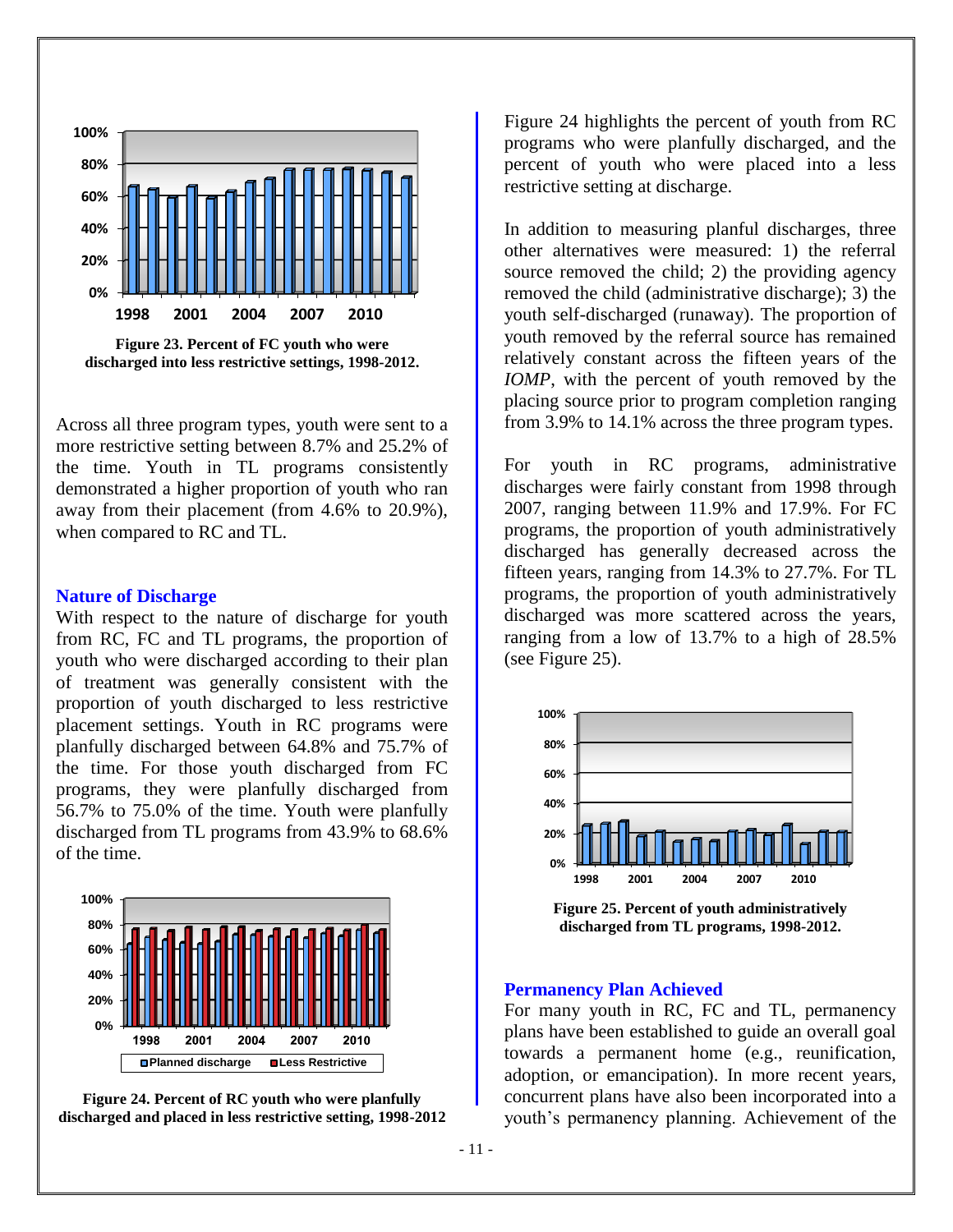permanency or concurrent goal upon discharge from placement is another measure of a program's effectiveness.

For youth placed in RC programs with a permanency or concurrent plan, between 37.3% and 51.6% had achieved their plan when discharged. For those youth in FC programs, between 51.4% and 68.4% achieved their permanency or concurrent goal at discharge (see Figure 26). TL youth being discharged achieved their permanency or concurrent plan between 35.0% and 63.9% of the time across the fifteen years of data collection.





# **Summary**

The present Special Report Brief examined information collected on youth placed with agencies who participated in the *IOMP* between 1998 and 2012. In particular, RC, FC, and TL programs offered at these participating agencies were investigated. This exploration also occurred across three different time points; at entry-into care, at discharge from care and at the initial follow-up after being discharged. The work examined sociodemographic characteristics of youth, risk factors identified in youth and their families, functional outcomes and placement outcomes.

From this retrospective analysis for the 15-year time frame, most youth placed in RC, FC and TL programs were likely to enter care with risks. In addition, youth entering one type of program may look somewhat differently than those entering another type of program. For example, youth placed into TL programs were more likely to be female and

older, while those in RC programs were more likely to be male and mid-range in age, and those in FC were much younger and generally equally split between genders. As a general rule, all programs examined had a disproportionate number of minority youth, particularly African American youth. Those in RC were more likely to be adjudicated delinquent, have histories of suspected or known physical abuse, were placed into special education programs, and prescribed psychotropic medication. Youth placed in FC programs, on the other hand, were more likely referred from child welfare (classified as CHINS) and had a history of neglect. Further, youth placed into TL programs tended to have been in a greater number of previous placements and were more likely to have come from a single parent household.

With respect to outcomes for youth placed into RC, FC and TL, all three programs were likely to return youth to a similar or less restrictive placement following care. Youth were also planfully discharged from their programs at a rate similar to their movement into a less restrictive placement. While approximately 25% of youth in FC programs were administratively discharged between 1998 and 2002, this rate has decreased to below 20% for the last eight years examined (2005 through 2012). Youth in all three programs were also likely to have reported positive educational outcomes at discharge, as determined by school attendance, appropriate behavior and/or achievement. In addition, youth contacted at follow-up maintained positive educational outcomes by either attending school or having graduated. Also at follow-up, youth in all three program types had low rates of subsequent reports of being subject to additional abuse or being returned to court for a new infraction.

# **References 11**

U.S. Department of Education. (2012). Indiana: Identification of children with disabilities: Student enrollment, ages 6 through 21. Retrieved March 29, 2014, from [http://www2.ed.gov/fund/data/report/idea/partbspap/2013/in](http://www2.ed.gov/fund/data/report/idea/partbspap/2013/in-acc-stateprofile-11-12.pdf) [-acc-stateprofile-11-12.pdf.](http://www2.ed.gov/fund/data/report/idea/partbspap/2013/in-acc-stateprofile-11-12.pdf)

 $\overline{a}$ 

Annual Reports, Special Reports, and Special Report Briefs are available from IARCA, [www.evaluateoutcomesnow.org.](http://www.evaluateoutcomesnow.org/)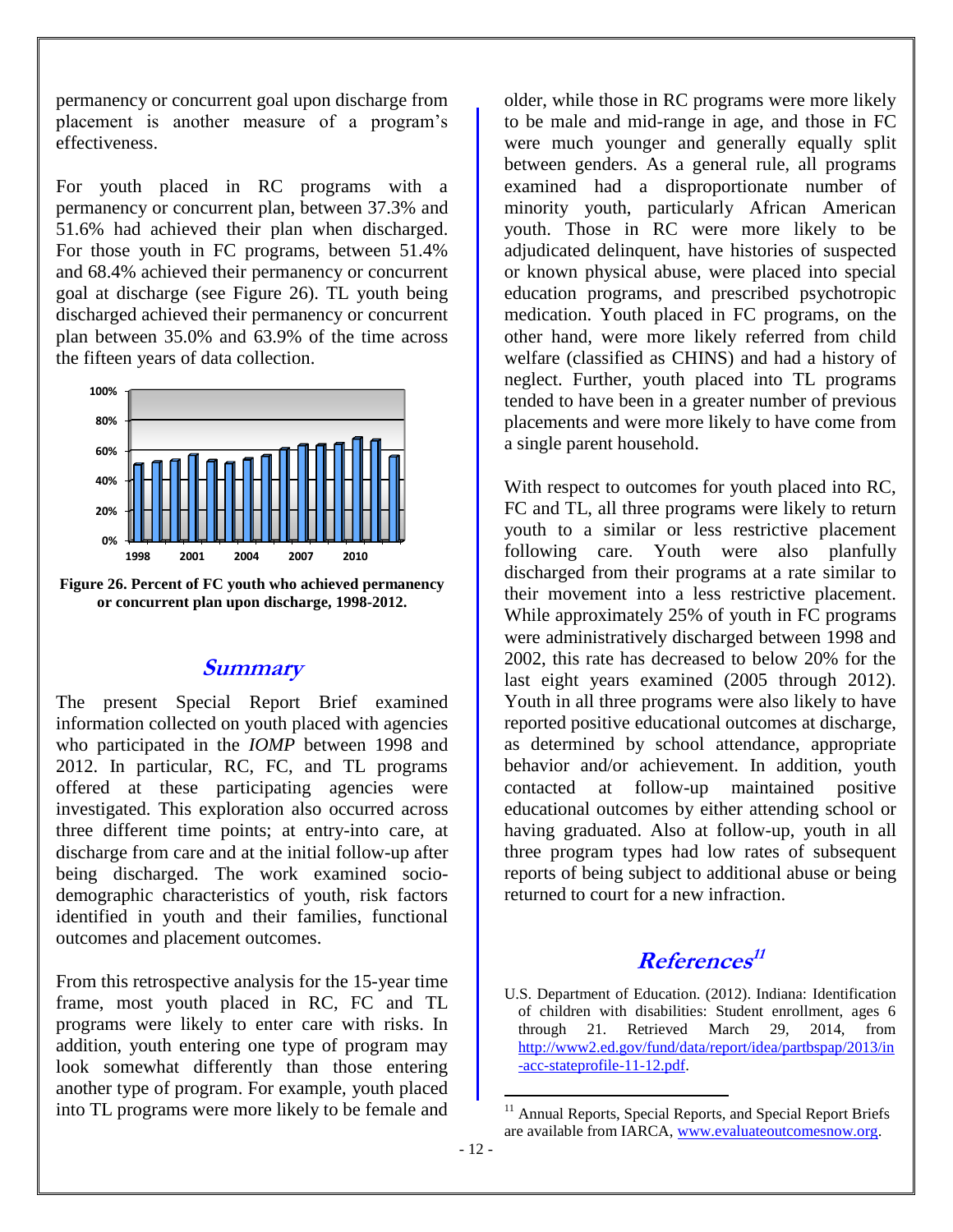## Participating Agencies, 1998-2012 (**Bold Blue Font** represents agency participation for all 15 years)

Ada's Place

Adult & Child Mental Health Center Associates in Clinical Psychology Anchor Families Aspire Indiana Baptist Children's Home **Bashor Children's Home**  Benchmark Family Services Behavioral Health Care of Northern Indiana Bethany Christian Services Blue River Services Branches of Life Therapeutic Foster Care Cambridge House, Inc. Camelot Community Care **Campagna Academy** Carmelite Home for Boys Cary Home for Children Caring Connections for Family and Children Cass County Children's Home & Youth Services Centerstone / Foster Care Select Charter-Jefferson Behavioral Health System **Childplace** Children and Family Services Corp. Children's Bureau, Inc. **The Children's Campus, Inc.** The Children's Campus at Mayflower Children's Sanctuary Christian Haven Christian Youth Home Clark County Youth Shelter Columbus Behavioral Center for Children & Adolescents **Crisis Center Crossroad**  Damar Services, Inc. **Debra Corn Agency**  Dockside Services Edgewater Systems for Balanced Living Fairbanks Family Service Society Family & Youth Service Bureau First Place Children's Home Floyd County Youth Service Bureau Four County Counseling Fresh Start Home Friendship Home **Gateway Woods George Jr. Republic**  Gibault Children's Services Graham Shelter **Group Homes for Children** Henrico, Inc. – Bennett House and Help House Henry County Youth Center **Hillcrest-Washington Youth Home Indiana MENTOR** 

**Indiana United Methodist Children's Home** 

Interact Family Services Jackson County Juvenile Home Kids Count KidsPeace National Centers for Kids in Crisis Kingsfield Children's Home Kokomo Academy Kosciusko County Shelter Care Ladoga Academy Life Choices Maternity and Youth Home, Inc. Lifeline Youth and Family Services, Inc. Lutheran Child & Family Services Madison Center for Children Madison County Youth Center Maple Manor Marion Home Meridian Services Corp. Middle Passage **Midwest Center for Youth and Families** Midwest Institute, Inc. Mirage Retreat Morningstar Girls' Home **National Youth Advocate Program**  New Frontiers, Inc. New Hope Services New Horizons Youth Ministries Niequist N.O.A.H., Inc. Noah's Ark Children's Village **Oaklawn** Open Arms Christian Home Open Arms Family & Educational Services Options Treatment Center Paddock View Residential Center Park Center Pathways Youth Shelter & Family Services PEJUS The Phoenix Institute Prep Program **Promising Futures / Hamilton Centers Youth Service Bureau**  Providence Self-Sufficiency Ministries **Regional Youth Services, Inc.**  ResCare Residential Program **Resolute Treatment Facility** Resource, Inc. Sequel TSI of Indiana Shelby County Youth Shelter **Shults Lewis Child & Family Services**  Southwest Indiana Regional Youth Villages **Specialized Alternatives for Families and Youth** St. Elizabeth's / Coleman **St. Francis Center**  St. John's Anderson Center St. Joseph's Carmelite Home for Girls St. Joseph's Home for Boys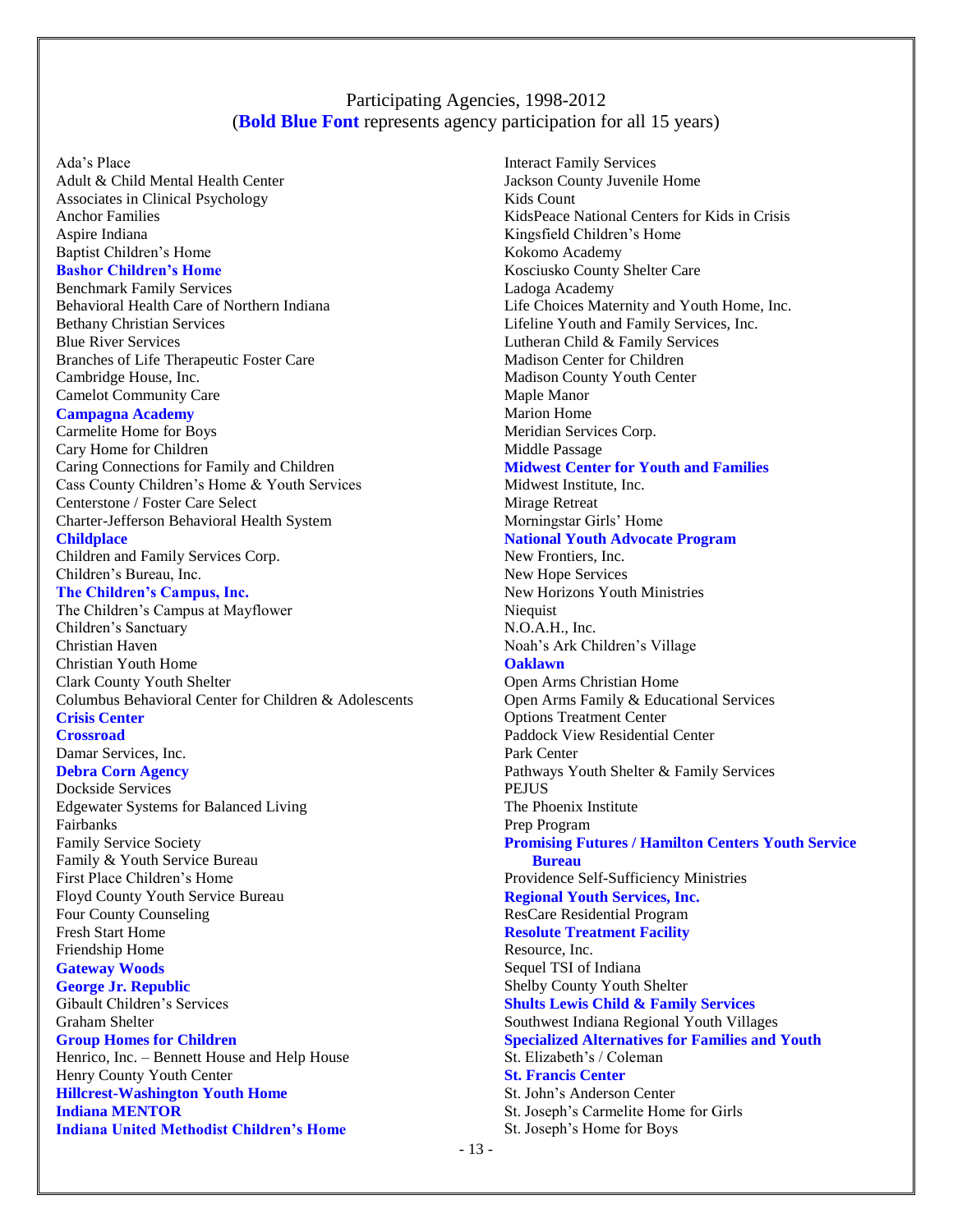## Participating Agencies, 1998-2012 (**Bold Blue Font** represents agency participation for all 15 years)

St. Monica Home St. Vincent's Stress Center Extended Care Program Success Group Home TC Harris School / Indiana Developmental Training Center Triple L Youth Center United Methodist Youth Home Valle Vista Health System Vigo County Homes for Children **The Villages of Indiana**  Wabash Valley Hospital **Wernle, Inc. Services for Children and Families** 

#### **White's Residential and Family Services**  Whitewater Valley Care Pavilion **Whitington Homes & Services**  Willowglen Academy Youth Encouragement Services Youth Hope **Youth Opportunity Center**  Youth Service Bureau of Delaware County, Inc. **Youth Services Bureau of Jay County**  Youth Services Bureau of Monroe County Youth Services Center of Allen County

## Outcome Committee Members, 1998-2012 (**Bold Font** represents committee membership for all 15 years)

**John Link, MS, LMFT, Chair 1998-2011 Gina Alexander, MS, MSW, Chair 2012** Jeannie Bellman, MSW Kimbra Brown, MPA Karen Bullington, JD Monique Busch, MSW, ACSW, PhD Scott Briner Donna Cisco, LCSW Angela Comsa **Elaine Daniel**  Brian Davis C.L. Day Devin Day Jaymie Dieterle, MA, LMHC Jane Dobbins Anita Dygert-Gearheart, MSW, ACSW, LCSW Yvonne Duff Tiffany Ewing Denise Farley Nancy Forsythe Emily Foster, BS Rhonda Gipson-Willis, MSW, LCSW Cathleen Graham, MSW, LCSW Meara Grannan Tonya Gonzales

Hugh Hanlin, PhD, HSPP, CSAYC Julie Harmon Debbie Helvey Mark Hess, MSW Bruce Hillman Blake Hudson Joe Huecker, LCSW, LMFT Mark Johnson Guene Kalal Bridget Kielty Kristen Kinder Janice Klein Steven M. Koch, Ph.D., HSPP John Kreimer Paul Lawrence Amanda Leachman Holly Lederer Valery Levy Dennis Malloy, LPN Holly McFadden TaShena Melton Elsa Mester Katie Mettler, MSM, MBA Don Mobley Jessica Morris Anna Mullett

Vicki Murgaw Randi Paris Dan Peck, MSW, LCSW Paula Pelland, PsyD, HSPP Chitra Pidaparti, PhD Vanessa Rodriguez Jennifer Rolsen, BA **Jeff Schumacher, MS, MBA**  Dawn Sheffield, MSM Jennifer Sholund Jenny Sisson, MBA Paul Stanley, MHA David Stedman Rick Steigerwalt Rebecca Stevens, MS Vercena Stewart, DMin Lisa Stewart-Johnson Erika Stiles Lisa Suttle Jennifer Vanskyock Angie Vaughn Justin Wallen Steve Wagner Mari Lyn Yoder Carmen Young

## External Evaluators, 1998-2012 (**Bold Blue Font** represents participation as evaluator for all 15 years)

Susan Jackson-Walker, PhD, HSPP Steven M. Koch, PhD, HSPP Heike Minnich, PsyD, HSPP **Jacqueline Remondet Wall, PhD, HSPP, CRC**